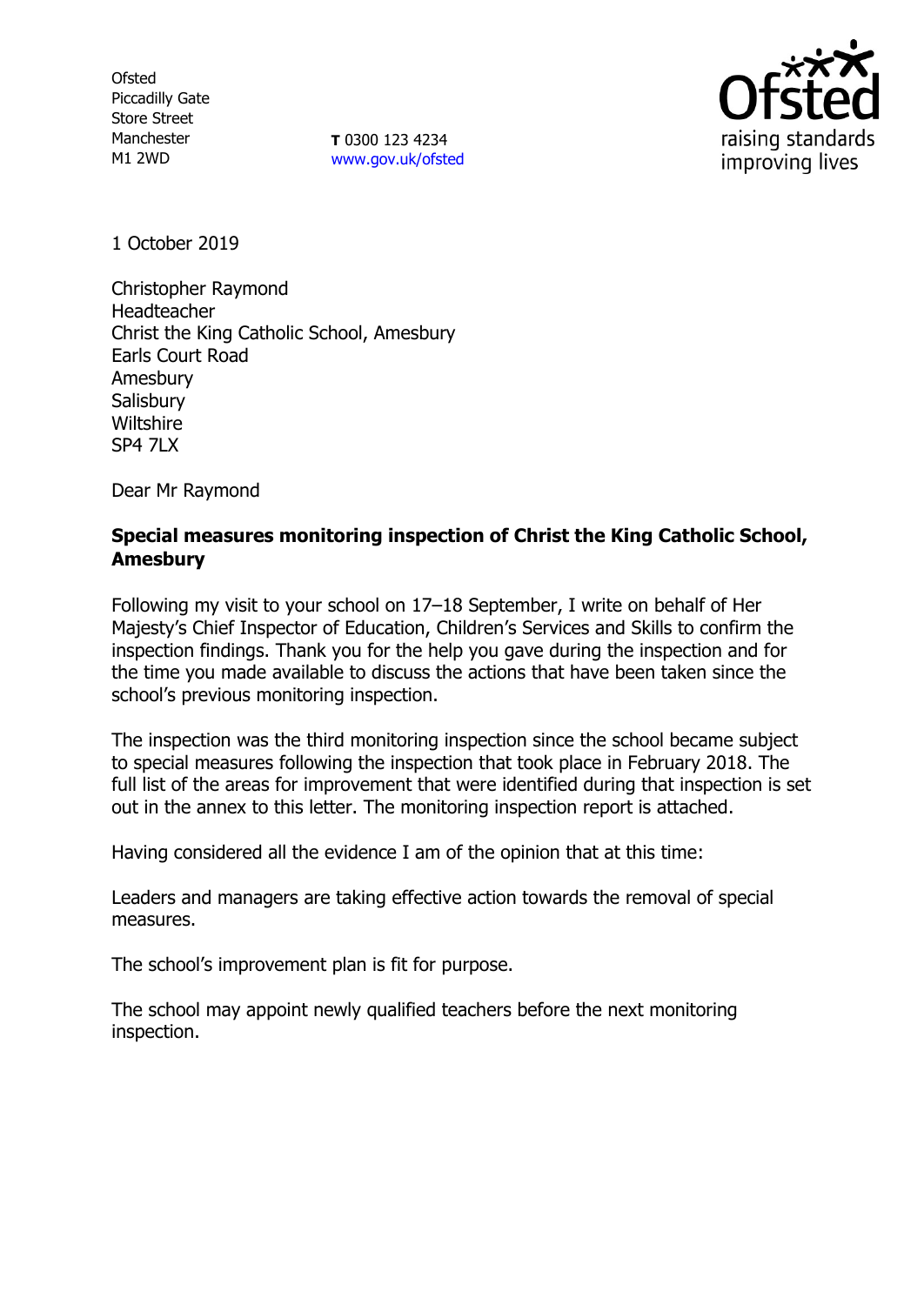

I am copying this letter to the chair of the governing body, the director of education for the Diocese of Clifton, the regional schools commissioner and the director of children's services for Wiltshire. This letter will be published on the Ofsted website.

Yours sincerely

Tracy Hannon **Her Majesty's Inspector**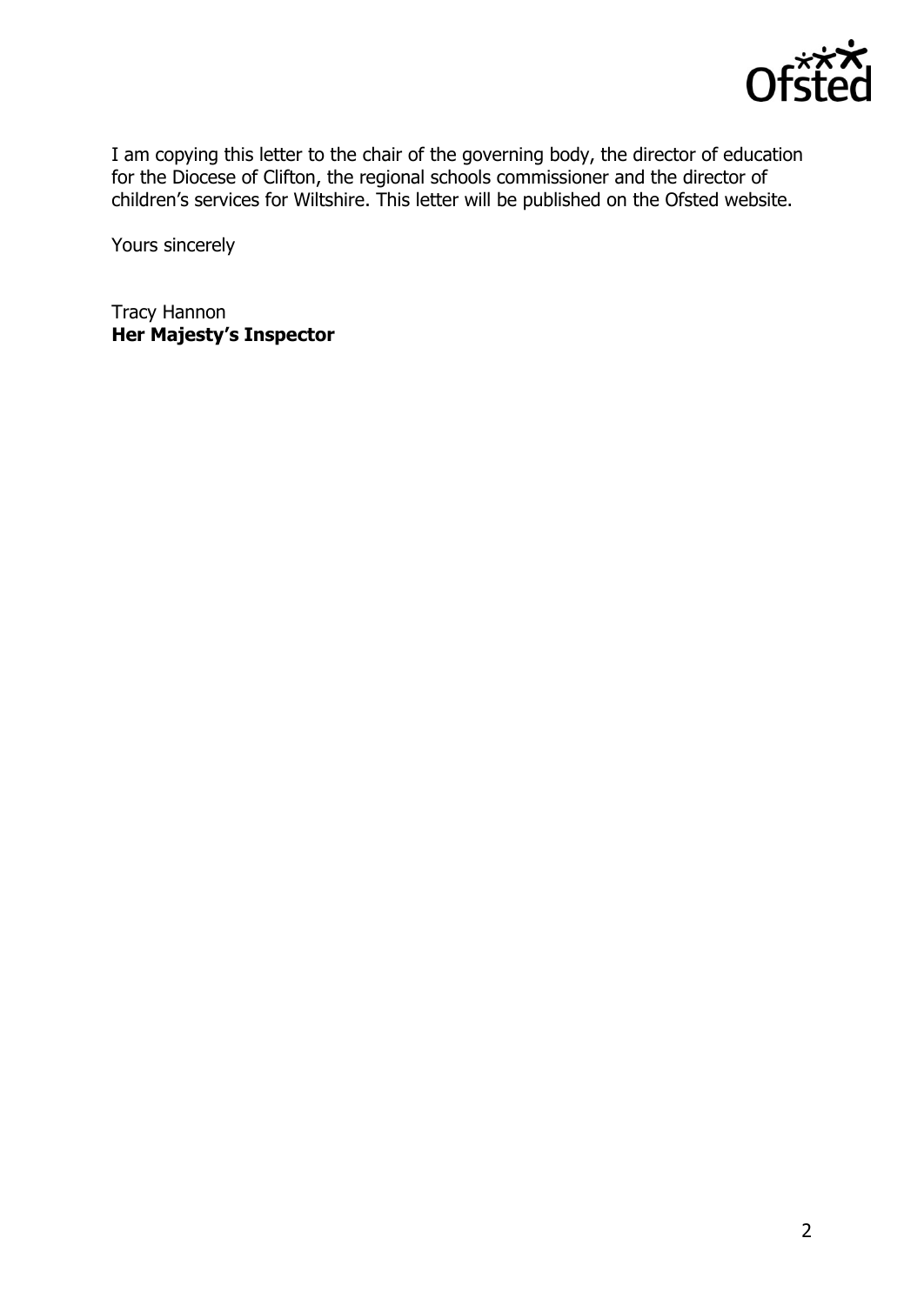

### **Annex**

# **The areas for improvement identified during the inspection that took place in February 2018.**

- Improve the effectiveness of leadership and management by:
	- securing leadership capacity in the school so that leadership is not reliant on external support
	- securing an effective safeguarding culture
	- ensuring that middle leaders receive the training and support they need to meet the requirements of their roles
	- establishing clear systems to check the progress of all groups of pupils so that the measurement of pupils' achievement is accurate
	- ensuring that leaders' checks on teaching are robust and that teachers act on leaders' advice so that pupils who have previously underachieved catch up quickly
	- improving the provision for disadvantaged pupils and pupils who have SEN and/or disabilities, so that these pupils make consistently good progress
	- insisting that teacher assessment is accurate
	- ensuring that curriculum requirements are met, in English, mathematics and across a wide range of subjects
	- ensuring that leaders and governors track pupils' behaviour so that it improves and becomes good.
- Improve the quality of teaching, learning and assessment by ensuring that:
	- teachers have consistently high expectations of what pupils can achieve and challenge middle-attaining and the most able pupils sufficiently
	- teachers plan work that meets pupils' needs in English so that pupils use and apply their reading and writing skills well and make good progress
	- teachers plan work that enables pupils to use and apply their mathematical skills to reason and solve problems proficiently for their age
	- teaching in the early years is consistently good, assessment is accurate and provision inside and outside is consistently good.
- Improve the quality of personal development and welfare urgently by ensuring that:
	- teaching motivates and interests pupils, so that pupils' passivity is minimised, and pupils consistently apply their best effort to their learning
	- learning time is used to its full extent across the day
	- safeguarding systems minimise pupils' risk of harm and support the most vulnerable pupils to achieve consistently well.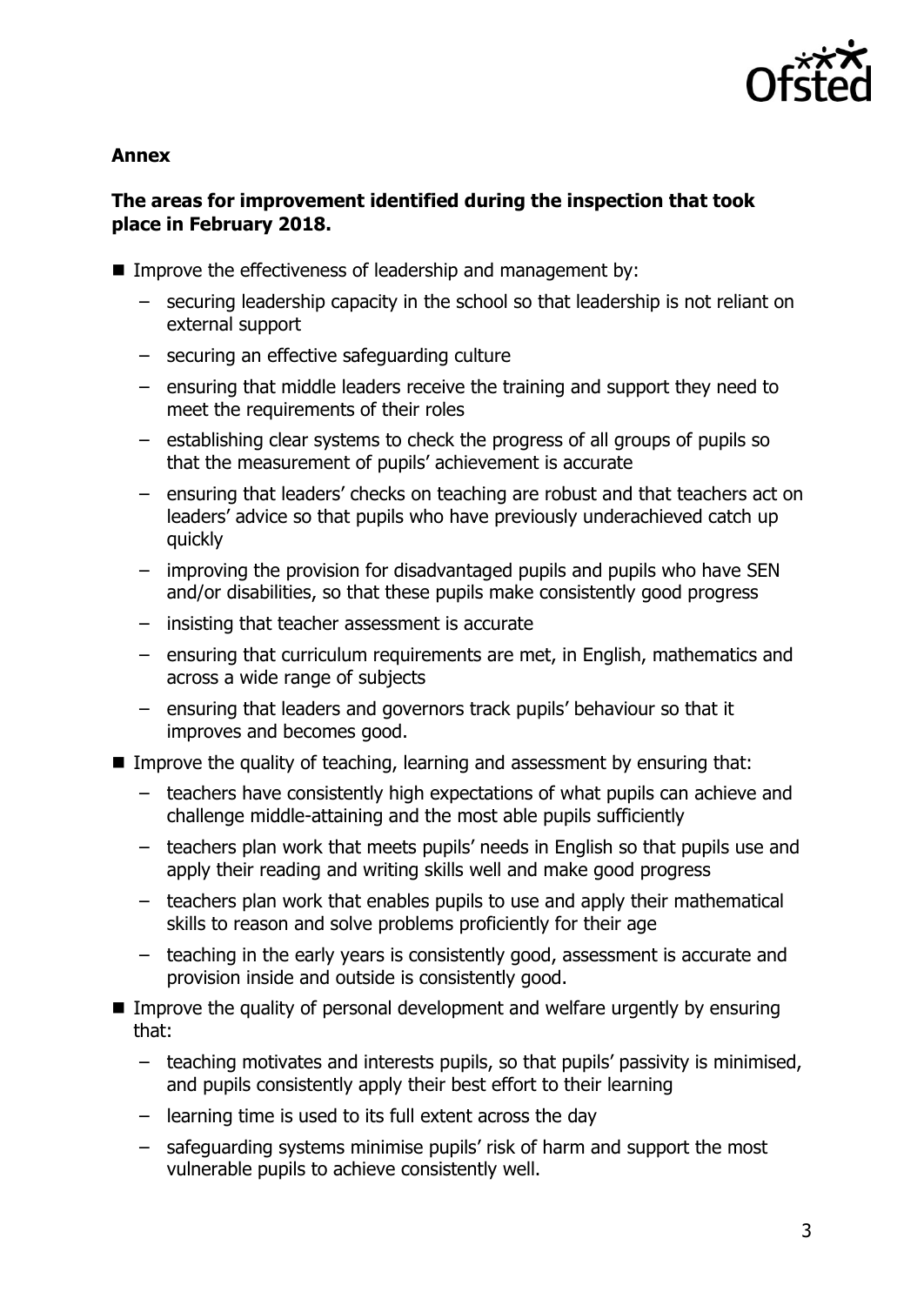

An external review of the school's use of pupil premium should be undertaken in order to assess how these aspects of leadership and management may be improved.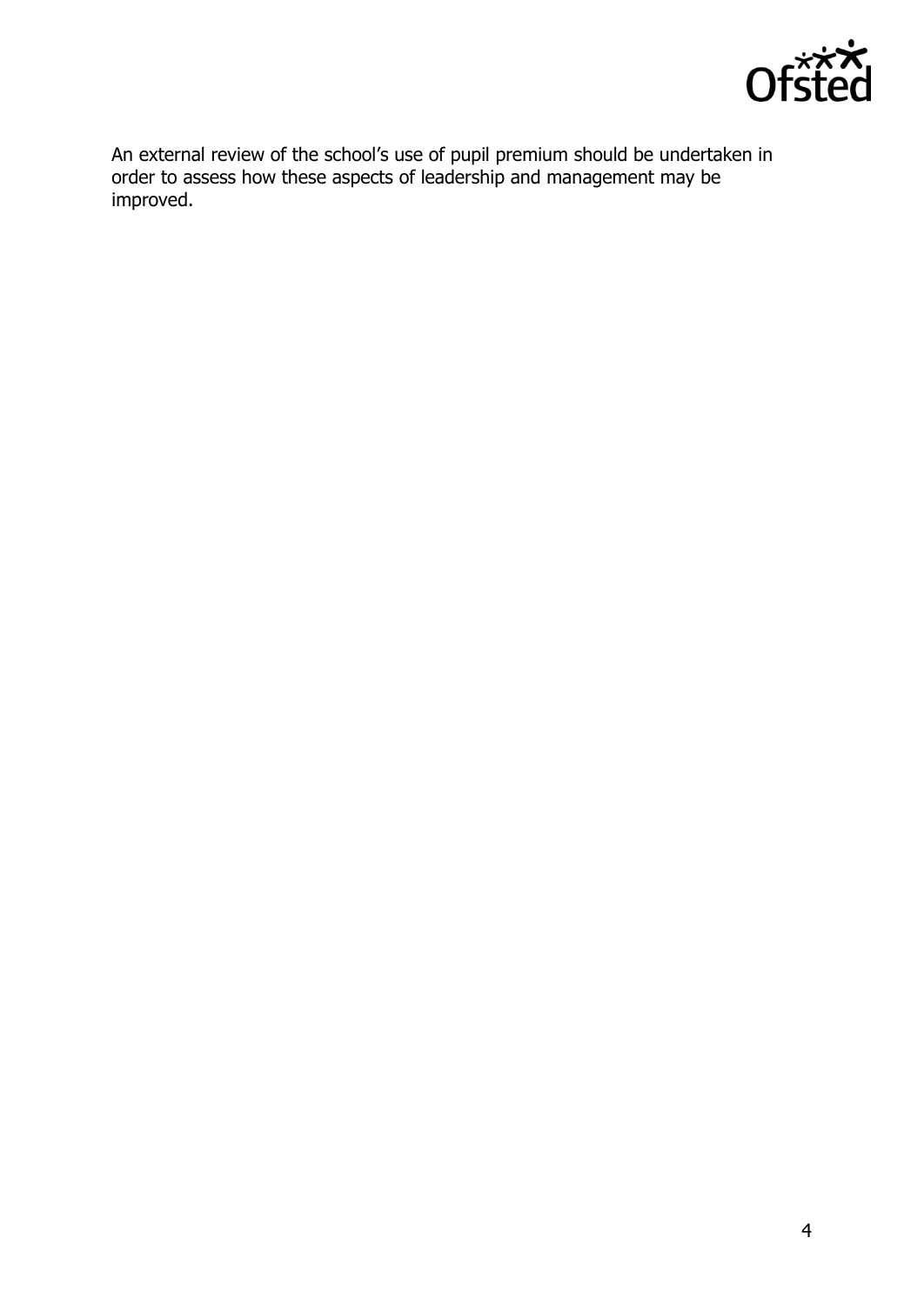

## **Report on the third monitoring inspection on 17 and 18 September 2019**

### **Evidence**

The inspector observed the school's work, scrutinised documents and met with senior and middle leaders, a local authority officer, the chair of the governing body, new teachers, support staff and groups of pupils. The inspector also held telephone conversations with a representative from the Diocese of Clifton and a representative from the Pickwick Learning and Teaching Alliance.

# **Context**

Three new teachers have joined the school, all are in key stage 2. A deputy headteacher from another local school has been appointed on a part-time basis. Leaders have implemented a staff restructure. This has led to a reduction in the number of support staff by half.

### **The progress made by the school in tackling the key areas for improvement identified at the section 5 inspection**

The determined efforts of the headteacher continue to bring about the school's recovery. Parents and carers are positive about improvements and say their children are happy in school. Despite the many changes and leaders' increased expectations, the headteacher has established a 'can do' culture and staff morale is good. Staff appreciate leaders' guidance and support. Leaders have continued to embed the systemic changes initiated last year.

Leaders make close checks on teaching to ensure that teachers use time well and assess pupils accurately. Leaders have put new plans in place this term so that all curriculum requirements are met, including in English and mathematics. These plans help staff to understand what it is that pupils need to be taught and when. Teachers have raised their expectations of pupils. As a result, pupils are being taught material appropriate to their age and stage of development. More needs to be done, however, to ensure that teaching extends the knowledge of the most able pupils as well as better supporting pupils who have gaps in their learning.

Teachers are now making better use of what they know pupils can already do to plan what they do next. This is evident in mathematics lessons where pupils use their prior knowledge of key facts to solve problems. Similarly, in writing, teachers support the development of pupils' knowledge effectively. The vast majority of pupils learn to read accurately in Years 1 and 2. However, those pupils who require more help do not gain the knowledge and skills they need to read accurately quickly enough. Last year, teaching in key stage 2 was weaker than in key stage 1. Leaders' new approaches in Years 3 to 6 are paying off in terms of rising standards.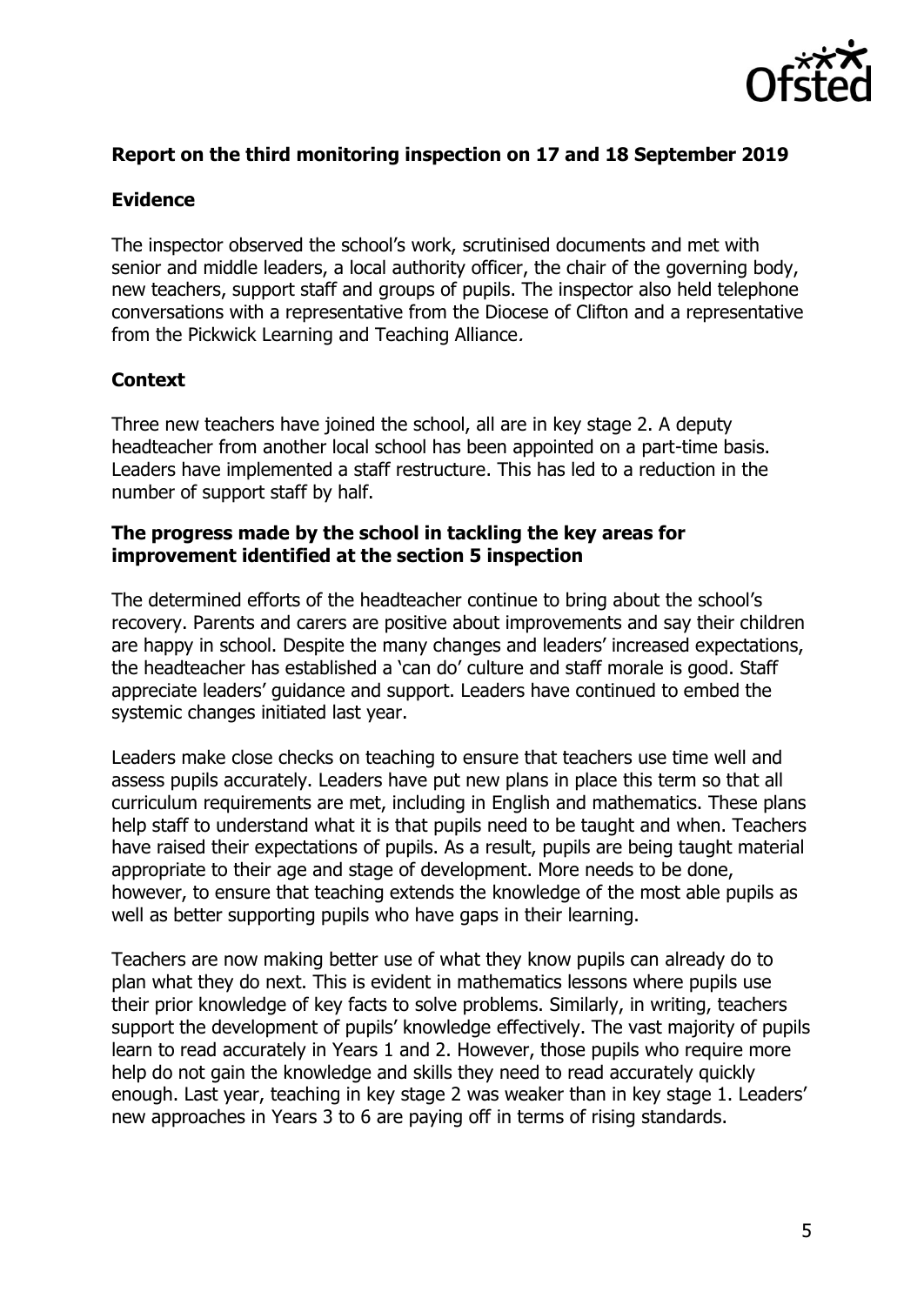

Stability in staffing and training has ensured that children get off to a flying start with their reading in the early years. The teaching of reading and phonics is prioritised. Most children who have had a whole year in the Reception class are well prepared for Year 1. Leaders' investment in the indoor and outdoor learning environment has enabled teaching staff to provide the curriculum required for pupils starting school. Across the school, including in the early years, the support for pupils with special educational needs and/or disabilities (SEND) still requires further finetuning. Staff do not know how to adapt the curriculum to meet these pupils' needs well.

Pupils' attitudes to school are positive, and their conduct around school is respectful. When teachers make their expectations clear, and where work is well matched to pupils' needs, pupils are attentive in lessons and concentrate well. Learning time is now used to its full extent across the school day. Pupils join in with lessons promptly at the beginning of the day and after breaktimes. The school's curriculum helps pupils to know how to keep safe. Pupils say there is hardly any bullying and that there are lots of adults to go to if they have worries. The network of staff to support pupils' pastoral needs is effective. Procedures are now well established to minimise pupils' risk of harm. Pupils' attendance has improved to be in line with the national average.

### **The effectiveness of leadership and management**

The momentum of improvement is gathering pace. Leaders have an accurate view of the school's strengths and weaknesses. The headteacher has created a senior leadership team that works well together to drive up standards. New middle leaders have been appointed with relevant experience and expertise. They are able to support teachers with their strong subject knowledge. All leaders provide a united and coherent vision to staff so that expectations are entirely clear. In doing so, leaders are mindful about staff workload and consult staff on this matter when implementing changes. Staff appreciate this consultation. They share the desire to tackle weaknesses with the same level of determination.

The headteacher has fine-tuned the school improvement plan since the last visit. As a result, governors are better placed to hold leaders to account. They know the school well and challenge leaders effectively. Governors no longer accept information at face value but probe for further information. They seek external verification as well as seeking evidence from their monitoring visits. Governors have prioritised immediate school improvement and are now succession planning for the next phase of the school's life.

Leaders continue to follow the suggested improvements identified in the pupil premium review. They have established effective systems to monitor support for the most vulnerable disadvantaged pupils. There remains more to be done to ensure that leaders realise their ambition for these pupils. In particular, teachers need to have a greater understanding of the barriers to pupils' learning.